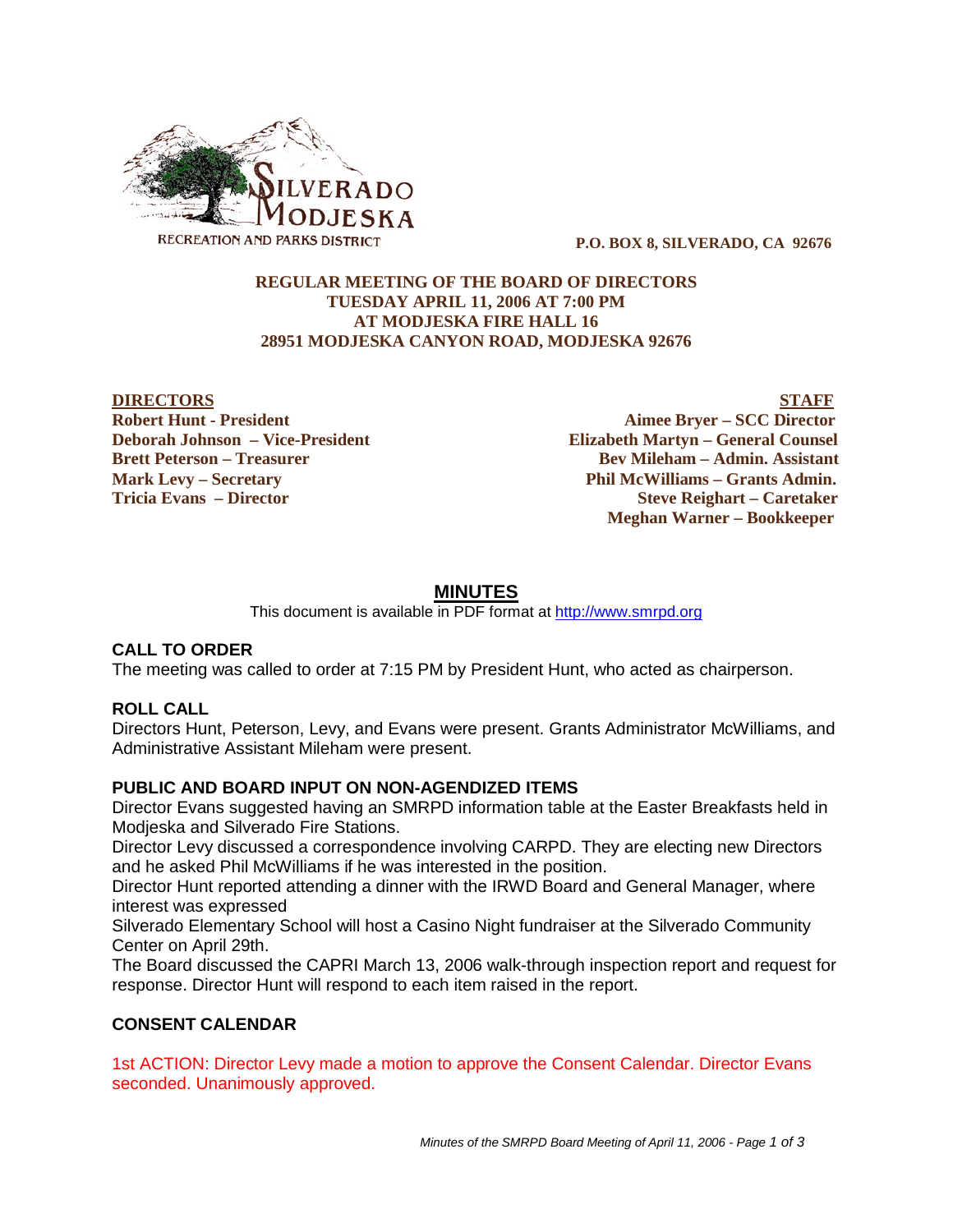# **PAYMENT OF DISTRICT BILLS**

2nd ACTION: Director Hunt moved to pay Transmittal 04-06A for \$150.00 total for Directors compensation for the Regular Board Meeting of March 28, 2006 to: Director Levy \$50.00 Director Hunt \$50.00 Director Evans \$50.00 Director Peterson seconded. Unanimously approved.

3rd ACTION: Director Levy made a motion to approve payment of Transmittal 04-06B for \$1,858.33 total to: Meghan Warner \$250.00 Invoice #06-40 (BOOKKEEPER) SMRPD \$420.35 Reimburse B of A Acct., Ck. # 1383 Phil McWilliams \$504.35 Reimburse various (GRANTS ADMIN.) Ware Disposal \$108.63 Invoice #64100972 K.J. Snyder \$575.00 Invoice #31051, #31084

Director Evans seconded. Unanimously approved.

Note: The line item for reimbursement of \$454.17 to Bonnie Smith that appeared on the posted Agenda was removed from Transmittal 04-06B when the Bookkeeper reported that it had already been paid.

# **GRANTS ADMINISTRATOR'S REPORT**

Phil McWilliams reported that the bidding closes for the Renovation Project on Friday, April 14, 2006. A public opening of the Sealed Bids will be conducted at the Silverado Community Center, 27641 Silverado Canyon Road, Silverado, CA 92676 Friday, April 21, 2006 at 6:00 P.M.

Green Vision negotiations with OCTA on Measure M are now proposing a set-aside of \$243,000,000 for purchase of identified open space land parcels, many of which are located in or near the District boundaries. The Grants Administrator recommends that the District support OCTA, who support Measure M. A Board Resolution to that effect will be needed by April 24th although there is some indication that the previous resolution passed by this Board is sufficient. Director Hunt will check into the language of the earlier resolution and report on whether additional action is needed. Director Levy expressed reservations about supporting Measure M without some guarantee that our District would benefit from the outcome. Several Directors and Staff expressed opposition to in any way supporting construction of new toll roads such as the contentious southern extension of the 241 that cuts through wilderness and park areas.

The Board discussed having representation at the 21st California Trails & Greenways Conference in Agoura Hills on May 5-7, 2006, and the River of Life Conference being held on May 19, 2006. The Board believes these conferences will be very beneficial. Director Levy may attend the River of Life Conference also.

4th ACTION: Director Levy made a motion to approve payment of expenses for attendance by the Grants Administrator to both conferences. Director Evans seconded. Unanimously approved.

Any Directors who wish to attend as well are encouraged to do so.

## **OTHER DISTRICT BUSINESS**

The Board discussed regular scheduling of Standing Committee meetings and returning to one Board Meeting per month.